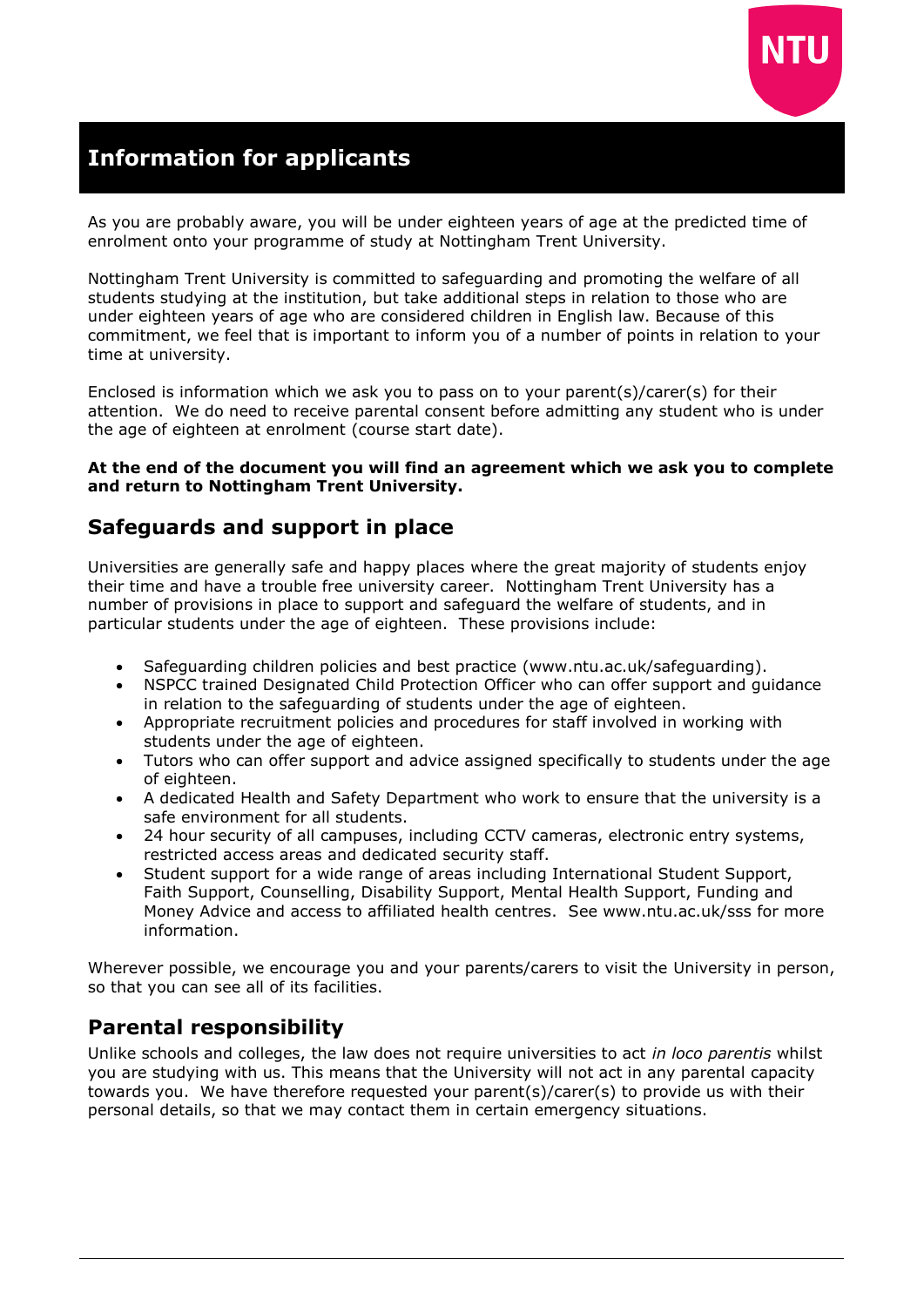

## **Learning in an adult environment**

Universities are primarily designated as adult learning environments. As a result we believe it is important that you are aware of some key ways in which the University may differ from other learning environments such as schools and colleges:

### **Vetting of University staff**

The University follows government guidance in relation to the recruitment and vetting of staff who routinely work with under-eighteen year old students within the university. This includes the undertaking of Disclosure Barring Service (DBS) checks as appropriate. However, as you can imagine, with an academic and support staff of over 3,500 we are focusing these checks on roles with the highest levels of engagement with under eighteen's. You therefore need to be aware that you will have dealings with staff or contractors who have not been DBS checked.

Please be reassured that we undertake a range of other recruitment practices to ensure that staff are suitable to work in Higher Education and this should not be a cause for concern. This is standard practice across all Higher Education Institutions.

### **University allocated accommodation**

Students staying in University allocated accommodation are not supervised for the most part and are free to come and go without the need to sign in or out. However, security, safety and general well-being are of the utmost importance to the University. For this reason most accommodation is protected by CCTV cameras, electronic entry systems, intercoms and/or security staff.

The University also provides a Warden Service for each hall of residence. Wardens are in post to provide pastoral and welfare support to students, and to deal with any behavioural issues.

More information about University allocated accommodation is available through the Accommodation section of the University [website.](http://www.ntu.ac.uk/study_with_us/accommodation/)

#### **Licensed premises**

University and Students' Union' facilities include bars, restaurants and convenience stores that are premises licensed for the sale of alcohol.

To ensure that access to University and Students' Union' licensed premises can be monitored and controlled appropriately; entrance to licensed premises requires a student card to be produced upon request. Students under the age of eighteen are issued with a student card indicating that they are under the age of eighteen.

Upon your eighteenth birthday, you are able to exchange your under-eighteen student card for a regular student card free of charge.

### **Leisure time and holiday periods**

The University takes no responsibility for the welfare of students during their leisure time and holiday periods, unless they are undertaking activities which are specifically organised by Nottingham Trent University.

#### **Computer use regulations**

Upon enrolment at the University, you will be provided with a user account to access the University's online resources. This includes your own email account, free internet access and access to over 2000 computer workstations. The use of the University computer network is governed by a set of regulations which all students are made aware of upon enrolment. Please ensure that you read this when you receive it. You should be aware that the University has the right to monitor all electronic materials sent and received using its networks and that students must adhere to computer use regulations at all times.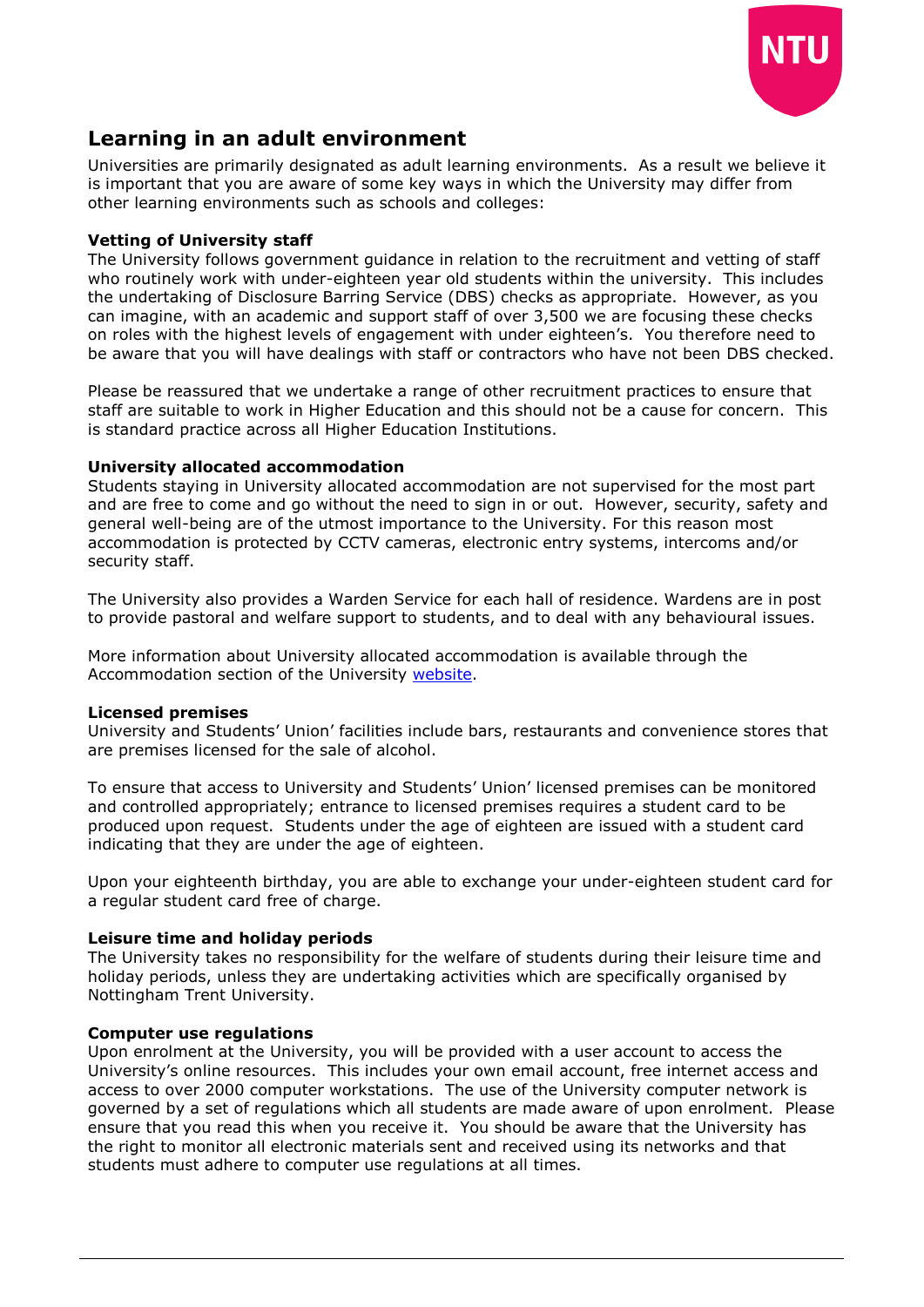

#### **Programme of study content**

The content of your course may include legitimate themes, discussions or viewing of material which could be considered of an adult nature. Where students under the age of eighteen are enrolled on such programmes of study, the Course Leaders / Deans for the programmes are made aware of their presence and will make suitable adjustments to accommodate any agerelated legal constraints or obligations. Your acceptance of a place on the course confirms that you understand these issues and that you (and your parents/guardians) accept that you may encounter such material as a necessary element of your studies.

#### **International students under the age of eighteen**

International students under the age of eighteen are required to provide details of a UK based guardian who can act as a contact in the event of an emergency. The UK based guardian can be a nominated friend or relative living in the UK, or a guardian appointed through a guardianship organisation who offer such services.

The [Association for the Education and Guardianship of International Students](http://www.aegisuk.net/) (AEGIS) runs a programme for the inspection and accreditation of guardianship organisations in the UK. It is recommended that parents/carers of overseas students under the age of eighteen consult the AEGIS website for details of their recommended guardianship organisations:

Please note that Nottingham Trent University provides these details for information purposes only. We are not able to recommend or endorse any guardianship organisations available through AEGIS.

International students who are subject to UK immigration control are advised to contact the University's International Student Support Service for up to date advice on visa regulations relating to students who are under eighteen.

International Student Support Service Email: [int.support@ntu.ac.uk](mailto:int.support@ntu.ac.uk)  Telephone: +44 (0) 115 848 2631

### **Provision of information to parents and carers**

UK Data Protection law prevents us from providing information to your parent(s)/carer(s) about your academic achievement and progression without your explicit consent. However, we may wish to contact them in a limited number of situations, when it is felt to be in your vital and/or the interests of Nottingham Trent University. Examples of situations when this may occur include (but are not limited to):

- If we have serious concerns about your safety and welfare
- If you are is subject to serious disciplinary action

You will be made aware of the student code of conduct for studying at Nottingham Trent University, as well as the expected conduct for residing in University allocated accommodation (if appropriate) during your admission and enrolment to the University. Please ensure that you read these documents carefully and adhere to the guidance provided.

Enclosed with this information is a consent form, which we ask you to complete and return to us as soon as possible, preferably at the same time as the completed parent/carer consent form.